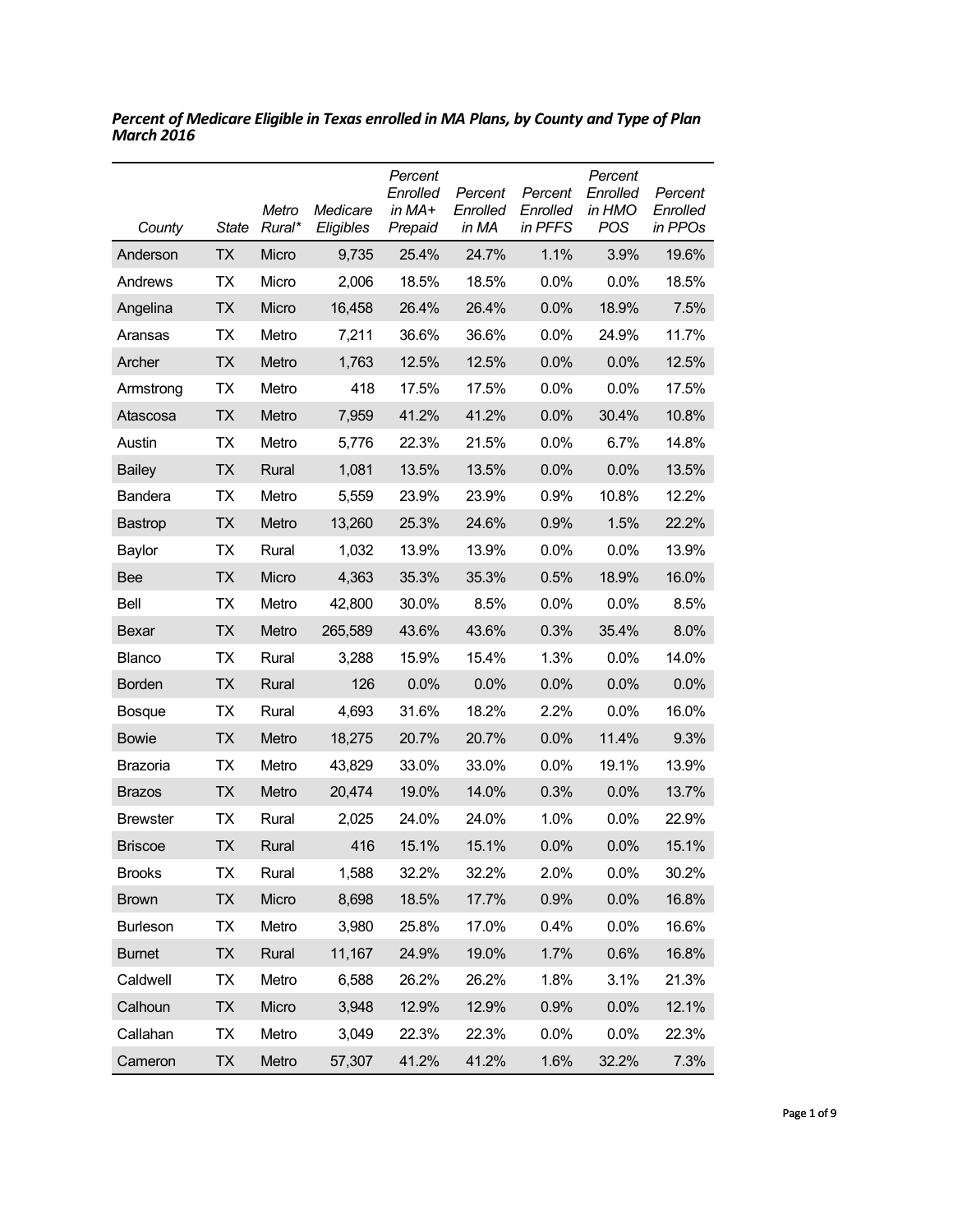| County        | <b>State</b> | Metro<br>Rural* | Medicare<br>Eligibles | Percent<br>Enrolled<br>in $MA+$<br>Prepaid | Percent<br>Enrolled<br>in MA | Percent<br>Enrolled<br>in PFFS | Percent<br>Enrolled<br>in HMO<br>POS | Percent<br>Enrolled<br>in PPOs |
|---------------|--------------|-----------------|-----------------------|--------------------------------------------|------------------------------|--------------------------------|--------------------------------------|--------------------------------|
| Camp          | <b>TX</b>    | Rural           | 2,715                 | 25.6%                                      | 25.6%                        | 1.7%                           | 9.5%                                 | 14.4%                          |
| Carson        | <b>TX</b>    | Metro           | 1,117                 | 18.5%                                      | 18.5%                        | 0.0%                           | 0.0%                                 | 18.5%                          |
| Cass          | ТX           | Rural           | 7,520                 | 26.3%                                      | 26.3%                        | 0.0%                           | 12.2%                                | 14.2%                          |
| Castro        | TX           | Rural           | 1,149                 | 11.6%                                      | 11.6%                        | 0.0%                           | 0.0%                                 | 11.6%                          |
| Chambers      | ТX           | Metro           | 5,374                 | 27.2%                                      | 27.2%                        | 0.0%                           | 14.8%                                | 12.4%                          |
| Cherokee      | <b>TX</b>    | Micro           | 9,959                 | 28.3%                                      | 27.9%                        | 0.9%                           | 6.3%                                 | 20.7%                          |
| Childress     | <b>TX</b>    | Rural           | 1,257                 | 21.4%                                      | 21.4%                        | 0.0%                           | 0.0%                                 | 21.4%                          |
| Clay          | <b>TX</b>    | Metro           | 2,383                 | 14.8%                                      | 14.8%                        | 0.0%                           | 0.0%                                 | 14.8%                          |
| Cochran       | <b>TX</b>    | Rural           | 532                   | 16.5%                                      | 16.5%                        | 0.0%                           | 0.0%                                 | 16.5%                          |
| Coke          | <b>TX</b>    | Rural           | 855                   | 19.3%                                      | 17.4%                        | 0.0%                           | 0.0%                                 | 17.4%                          |
| Coleman       | TX           | Rural           | 2,356                 | 14.5%                                      | 13.3%                        | 1.5%                           | 0.0%                                 | 11.8%                          |
| Collin        | <b>TX</b>    | Metro           | 97,589                | 26.4%                                      | 26.4%                        | 0.3%                           | 16.6%                                | 9.5%                           |
| Collingsworth | <b>TX</b>    | Rural           | 603                   | 10.3%                                      | 10.3%                        | 0.0%                           | 0.0%                                 | 10.3%                          |
| Colorado      | <b>TX</b>    | Rural           | 4,853                 | 12.2%                                      | 12.2%                        | 0.9%                           | 0.0%                                 | 11.3%                          |
| Comal         | ТX           | Metro           | 27,192                | 26.8%                                      | 26.8%                        | 2.1%                           | 13.8%                                | 10.8%                          |
| Comanche      | <b>TX</b>    | Rural           | 3,450                 | 18.8%                                      | 18.8%                        | 1.1%                           | 0.0%                                 | 17.7%                          |
| Concho        | <b>TX</b>    | Rural           | 662                   | 19.9%                                      | 17.5%                        | 0.0%                           | 0.0%                                 | 17.5%                          |
| Cooke         | <b>TX</b>    | Micro           | 7,513                 | 21.0%                                      | 20.6%                        | 0.4%                           | 0.0%                                 | 20.3%                          |
| Coryell       | ТX           | Metro           | 8,868                 | 25.0%                                      | 10.7%                        | 0.0%                           | 0.0%                                 | 10.7%                          |
| Cottle        | TX           | Rural           | 426                   | 22.3%                                      | 22.3%                        | 0.0%                           | 0.0%                                 | 22.3%                          |
| Crane         | ТX           | Rural           | 636                   | 18.7%                                      | 18.7%                        | 0.0%                           | 0.0%                                 | 18.7%                          |
| Crockett      | ТX           | Rural           | 652                   | 13.3%                                      | 13.3%                        | 0.0%                           | 0.0%                                 | 13.3%                          |
| Crosby        | ТX           | Metro           | 1,253                 | 29.0%                                      | 29.0%                        | 0.0%                           | 6.2%                                 | 22.7%                          |
| Culberson     | <b>TX</b>    | Rural           | 479                   | 11.1%                                      | 11.1%                        | 0.0%                           | 0.0%                                 | 11.1%                          |
| Dallam        | <b>TX</b>    | Rural           | 961                   | 14.7%                                      | 14.7%                        | 0.0%                           | 0.0%                                 | 14.7%                          |
| Dallas        | <b>TX</b>    | Metro           | 297,548               | 33.9%                                      | 33.9%                        | 0.2%                           | 26.4%                                | 7.4%                           |
| Dawson        | <b>TX</b>    | Micro           | 2,297                 | 18.6%                                      | 18.6%                        | 0.0%                           | 0.0%                                 | 18.6%                          |
| <b>DeWitt</b> | <b>TX</b>    | Rural           | 4,320                 | 14.9%                                      | 14.9%                        | 1.8%                           | 0.0%                                 | 13.1%                          |
| Deaf Smith    | <b>TX</b>    | Micro           | 2,713                 | 17.0%                                      | 17.0%                        | 0.0%                           | 2.7%                                 | 14.3%                          |
| Delta         | <b>TX</b>    | Rural           | 1,289                 | 17.6%                                      | 17.6%                        | 0.0%                           | 2.1%                                 | 15.5%                          |
| Denton        | <b>TX</b>    | Metro           | 78,928                | 29.3%                                      | 29.3%                        | 0.2%                           | 17.6%                                | 11.4%                          |

*Percent of Medicare Eligible in Texas enrolled in MA Plans, by County and Type of Plan March 2016*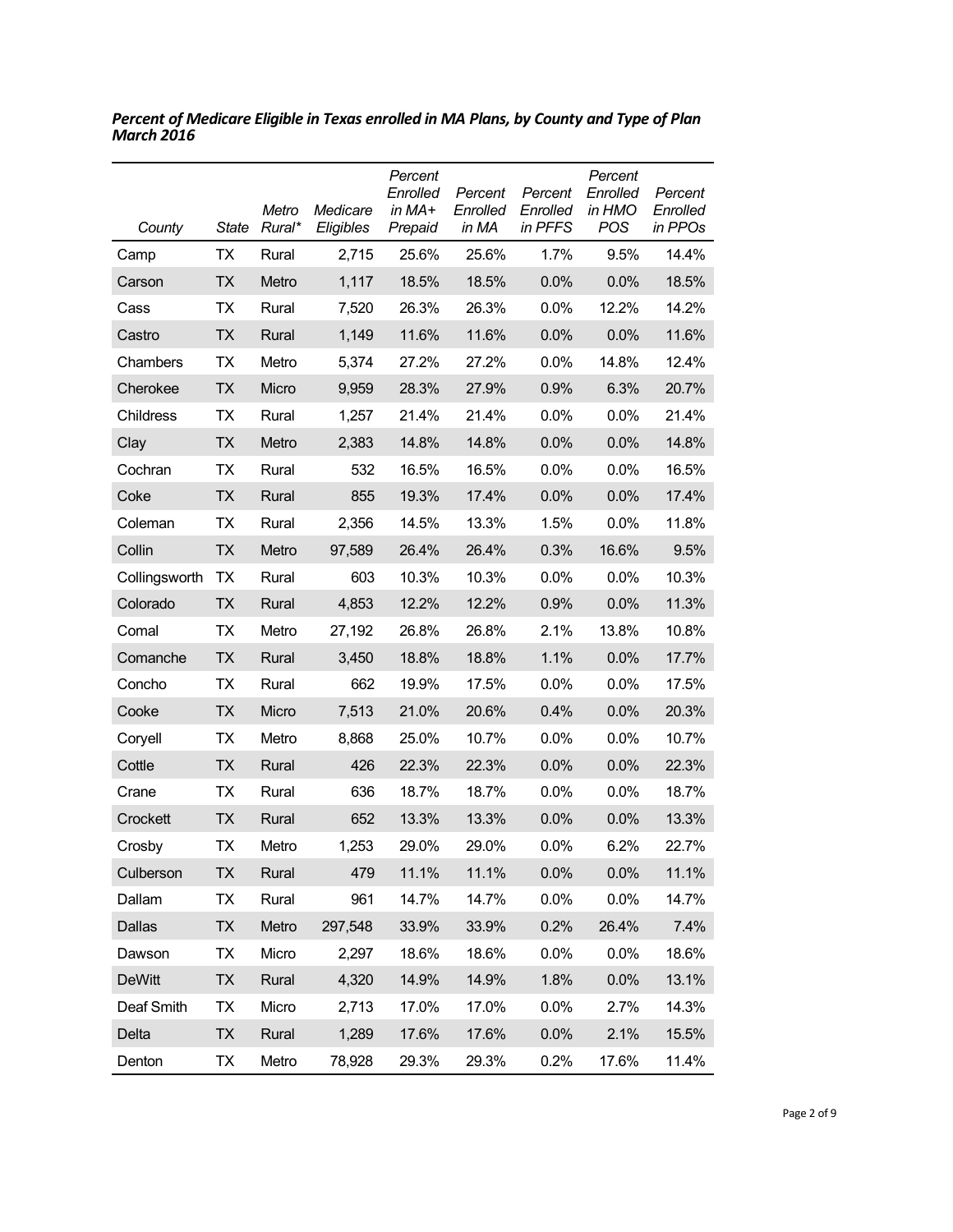| County         | <b>State</b> | Metro<br>Rural* | Medicare<br>Eligibles | Percent<br>Enrolled<br>in MA+<br>Prepaid | Percent<br>Enrolled<br>in MA | Percent<br>Enrolled<br>in PFFS | Percent<br>Enrolled<br>in HMO<br><b>POS</b> | Percent<br>Enrolled<br>in PPOs |
|----------------|--------------|-----------------|-----------------------|------------------------------------------|------------------------------|--------------------------------|---------------------------------------------|--------------------------------|
| <b>Dickens</b> | <b>TX</b>    | Rural           | 515                   | 20.2%                                    | 20.2%                        | 0.0%                           | 0.0%                                        | 20.2%                          |
| Dimmit         | TX           | Rural           | 1,832                 | 31.1%                                    | 31.1%                        | 0.0%                           | 0.0%                                        | 31.1%                          |
| Donley         | <b>TX</b>    | Rural           | 849                   | 17.0%                                    | 17.0%                        | 0.0%                           | 0.0%                                        | 17.0%                          |
| Duval          | <b>TX</b>    | Rural           | 2,307                 | 29.9%                                    | 29.9%                        | 2.0%                           | 0.6%                                        | 27.3%                          |
| Eastland       | <b>TX</b>    | Rural           | 4,411                 | 21.5%                                    | 21.5%                        | 1.8%                           | 0.0%                                        | 19.7%                          |
| Ector          | ТX           | Metro           | 18,160                | 20.1%                                    | 20.1%                        | 0.0%                           | 0.1%                                        | 20.0%                          |
| Edwards        | <b>TX</b>    | Rural           | 519                   | 15.6%                                    | 15.6%                        | 0.0%                           | 0.0%                                        | 15.6%                          |
| El Paso        | <b>TX</b>    | Metro           | 116,829               | 54.0%                                    | 53.3%                        | 0.4%                           | 31.9%                                       | 21.0%                          |
| Ellis          | <b>TX</b>    | Metro           | 23,840                | 27.0%                                    | 27.0%                        | 0.0%                           | 19.6%                                       | 7.4%                           |
| Erath          | <b>TX</b>    | Micro           | 6,065                 | 21.2%                                    | 21.2%                        | 1.2%                           | 0.0%                                        | 20.0%                          |
| <b>Falls</b>   | <b>TX</b>    | Metro           | 3,293                 | 31.2%                                    | 15.1%                        | 2.1%                           | 0.0%                                        | 13.0%                          |
| Fannin         | <b>TX</b>    | Rural           | 7,248                 | 18.0%                                    | 18.0%                        | 0.0%                           | 1.8%                                        | 16.2%                          |
| Fayette        | <b>TX</b>    | Rural           | 6,305                 | 16.3%                                    | 16.0%                        | 1.6%                           | 0.0%                                        | 14.4%                          |
| Fisher         | ТX           | Rural           | 931                   | 21.4%                                    | 21.4%                        | 0.0%                           | 0.0%                                        | 21.4%                          |
| Floyd          | ТX           | Rural           | 1,220                 | 25.4%                                    | 25.4%                        | 1.0%                           | 5.7%                                        | 18.8%                          |
| Foard          | ТX           | Rural           | 342                   | 7.6%                                     | 7.6%                         | 0.0%                           | 0.0%                                        | 7.6%                           |
| Fort Bend      | TX           | Metro           | 73,842                | 35.1%                                    | 35.1%                        | 0.7%                           | 25.0%                                       | 9.4%                           |
| Franklin       | ТX           | Rural           | 2,444                 | 21.6%                                    | 21.6%                        | 1.7%                           | 4.0%                                        | 15.9%                          |
| Freestone      | TX           | Rural           | 3,849                 | 20.6%                                    | 19.6%                        | 0.9%                           | 2.6%                                        | 16.1%                          |
| Frio           | ТX           | Rural           | 2,491                 | 29.0%                                    | 29.0%                        | 5.2%                           | 0.0%                                        | 23.8%                          |
| Gaines         | <b>TX</b>    | Rural           | 1,917                 | 16.1%                                    | 16.1%                        | 0.0%                           | 0.0%                                        | 16.1%                          |
| Galveston      | ТX           | Metro           | 49,419                | 28.1%                                    | 28.0%                        | 0.0%                           | 16.0%                                       | 12.0%                          |
| Garza          | ТX           | Rural           | 831                   | 26.8%                                    | 26.8%                        | 0.0%                           | 10.5%                                       | 16.4%                          |
| Gillespie      | TX           | Micro           | 7,783                 | 16.8%                                    | 16.8%                        | 1.2%                           | 0.0%                                        | 15.6%                          |
| Glasscock      | <b>TX</b>    | Micro           | 204                   | 0.0%                                     | 0.0%                         | 0.0%                           | 0.0%                                        | 0.0%                           |
| Goliad         | TX           | Metro           | 1,571                 | 19.2%                                    | 19.2%                        | 1.3%                           | 0.0%                                        | 18.0%                          |
| Gonzales       | <b>TX</b>    | Rural           | 3,802                 | 18.3%                                    | 18.3%                        | 1.3%                           | 0.0%                                        | 17.0%                          |
| Gray           | TX           | Micro           | 4,011                 | 15.3%                                    | 15.3%                        | 0.0%                           | 0.8%                                        | 14.5%                          |
| Grayson        | <b>TX</b>    | Metro           | 25,623                | 21.1%                                    | 21.0%                        | 0.0%                           | 0.4%                                        | 20.6%                          |
| Gregg          | TX           | Metro           | 22,680                | 22.9%                                    | 22.8%                        | 0.0%                           | 7.3%                                        | 15.5%                          |
| Grimes         | TX           | Rural           | 5,049                 | 24.1%                                    | 19.6%                        | 0.0%                           | 0.3%                                        | 19.4%                          |

*Percent of Medicare Eligible in Texas enrolled in MA Plans, by County and Type of Plan March 2016*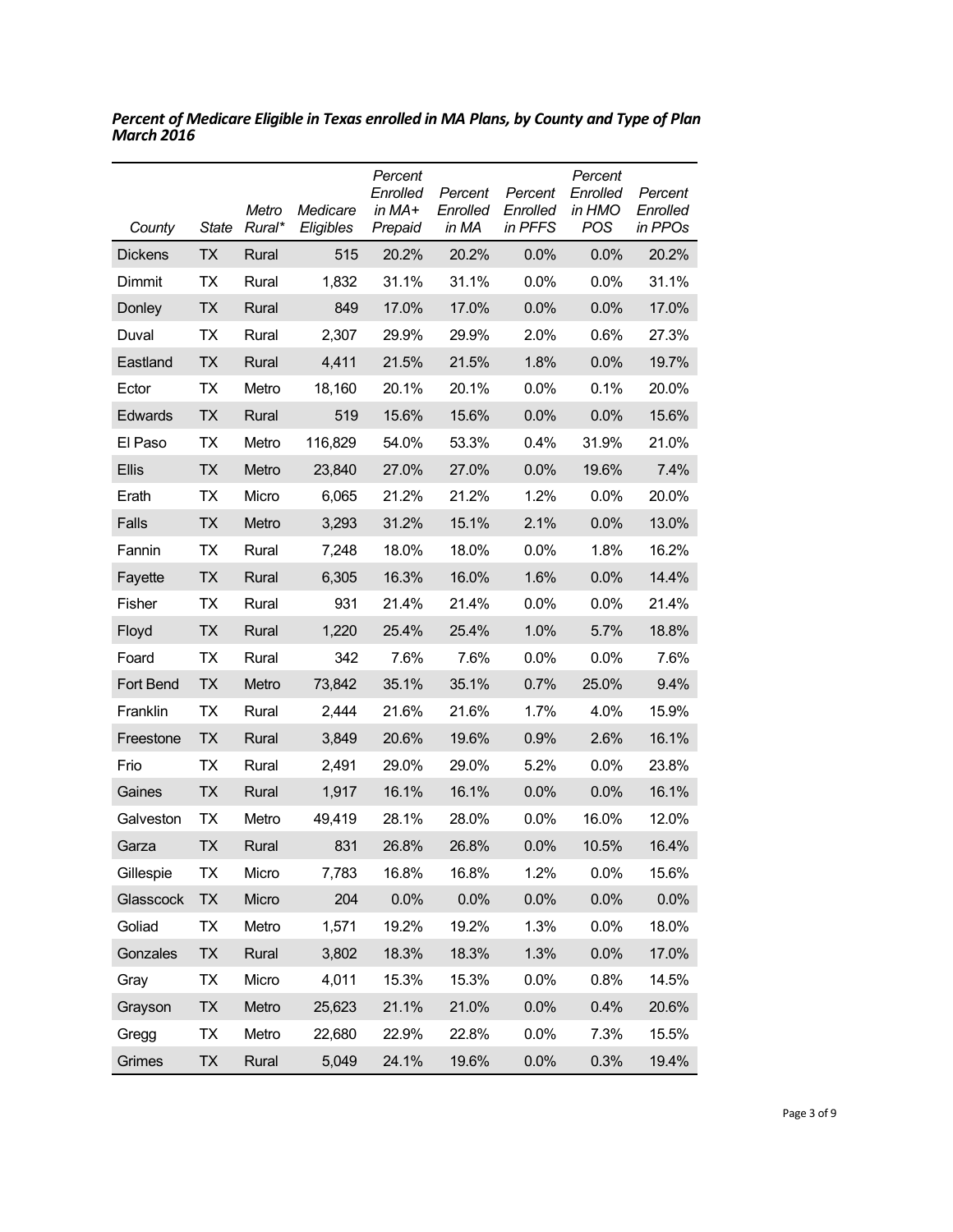| County     | State     | Metro<br>Rural* | Medicare<br>Eligibles | Percent<br>Enrolled<br>in MA+<br>Prepaid | Percent<br>Enrolled<br>in MA | Percent<br>Enrolled<br>in PFFS | Percent<br>Enrolled<br>in HMO<br>POS | Percent<br>Enrolled<br>in PPOs |
|------------|-----------|-----------------|-----------------------|------------------------------------------|------------------------------|--------------------------------|--------------------------------------|--------------------------------|
| Guadalupe  | TX        | Metro           | 22,705                | 26.2%                                    | 26.2%                        | 1.9%                           | 15.1%                                | 9.3%                           |
| Hale       | <b>TX</b> | Micro           | 5,342                 | 21.5%                                    | 21.5%                        | 0.0%                           | 3.1%                                 | 18.4%                          |
| Hall       | <b>TX</b> | Rural           | 765                   | 16.6%                                    | 16.6%                        | 0.0%                           | 0.0%                                 | 16.6%                          |
| Hamilton   | <b>TX</b> | Rural           | 2,209                 | 31.0%                                    | 15.1%                        | 0.0%                           | 0.0%                                 | 15.1%                          |
| Hansford   | ТX        | Rural           | 906                   | 8.9%                                     | 8.9%                         | 0.0%                           | 0.0%                                 | 8.9%                           |
| Hardeman   | <b>TX</b> | Rural           | 924                   | 15.4%                                    | 15.4%                        | 0.0%                           | 0.0%                                 | 15.4%                          |
| Hardin     | ТX        | Metro           | 10,513                | 36.5%                                    | 36.3%                        | 1.1%                           | 24.8%                                | 10.4%                          |
| Harris     | <b>TX</b> | Metro           | 484,464               | 41.5%                                    | 41.5%                        | 0.6%                           | 33.7%                                | 7.2%                           |
| Harrison   | <b>TX</b> | Micro           | 12,170                | 23.2%                                    | 23.0%                        | 0.0%                           | 6.5%                                 | 16.5%                          |
| Hartley    | <b>TX</b> | Rural           | 651                   | 11.8%                                    | 11.8%                        | 0.0%                           | 0.0%                                 | 11.8%                          |
| Haskell    | TX        | Rural           | 1,352                 | 20.0%                                    | 20.0%                        | 0.0%                           | $0.0\%$                              | 20.0%                          |
| Hays       | <b>TX</b> | Metro           | 23,627                | 28.3%                                    | 28.2%                        | 1.3%                           | 8.6%                                 | 18.3%                          |
| Hemphill   | <b>TX</b> | Rural           | 561                   | 8.2%                                     | 8.2%                         | 0.0%                           | 0.0%                                 | 8.2%                           |
| Henderson  | <b>TX</b> | Micro           | 19,455                | 27.9%                                    | 27.6%                        | 0.5%                           | 7.4%                                 | 19.7%                          |
| Hidalgo    | ТX        | Metro           | 94,137                | 44.6%                                    | 44.5%                        | 2.6%                           | 32.9%                                | 9.0%                           |
| Hill       | <b>TX</b> | Rural           | 8,054                 | 24.2%                                    | 21.3%                        | 1.8%                           | 0.0%                                 | 19.5%                          |
| Hockley    | TX        | Micro           | 3,718                 | 25.1%                                    | 25.1%                        | 0.0%                           | 5.1%                                 | 19.9%                          |
| Hood       | <b>TX</b> | Metro           | 14,537                | 25.0%                                    | 25.0%                        | 1.7%                           | 2.9%                                 | 20.4%                          |
| Hopkins    | <b>TX</b> | Micro           | 7,294                 | 13.5%                                    | 13.5%                        | 0.0%                           | 0.9%                                 | 12.7%                          |
| Houston    | <b>TX</b> | Rural           | 5,136                 | 20.3%                                    | 20.3%                        | 2.0%                           | 2.0%                                 | 16.3%                          |
| Howard     | <b>TX</b> | Micro           | 5,094                 | 17.8%                                    | 17.8%                        | 0.0%                           | 0.0%                                 | 17.8%                          |
| Hudspeth   | <b>TX</b> | Metro           | 661                   | 32.7%                                    | 32.7%                        | 0.0%                           | 16.5%                                | 16.2%                          |
| Hunt       | ТX        | Metro           | 16,727                | 16.4%                                    | 16.4%                        | 0.0%                           | 0.1%                                 | 16.3%                          |
| Hutchinson | <b>TX</b> | Micro           | 3,843                 | 16.0%                                    | 16.0%                        | 0.0%                           | 0.0%                                 | 16.0%                          |
| Irion      | <b>TX</b> | Metro           | 337                   | 5.6%                                     | 5.6%                         | 0.0%                           | 0.0%                                 | 5.6%                           |
| Jack       | <b>TX</b> | Rural           | 1,582                 | 16.7%                                    | 16.7%                        | 2.4%                           | 0.0%                                 | 14.3%                          |
| Jackson    | <b>TX</b> | Rural           | 2,782                 | 19.1%                                    | 19.1%                        | 2.8%                           | 0.0%                                 | 16.3%                          |
| Jasper     | <b>TX</b> | Rural           | 7,843                 | 27.6%                                    | 27.6%                        | 0.0%                           | 14.0%                                | 13.6%                          |
| Jeff Davis | <b>TX</b> | Rural           | 637                   | 19.5%                                    | 19.5%                        | 0.0%                           | 0.0%                                 | 19.5%                          |
| Jefferson  | <b>TX</b> | Metro           | 41,889                | 36.6%                                    | 36.6%                        | 1.1%                           | 26.2%                                | 9.3%                           |
| Jim Hogg   | TX        | Rural           | 926                   | 26.3%                                    | 26.3%                        | 0.0%                           | 0.0%                                 | 26.3%                          |

*Percent of Medicare Eligible in Texas enrolled in MA Plans, by County and Type of Plan March 2016*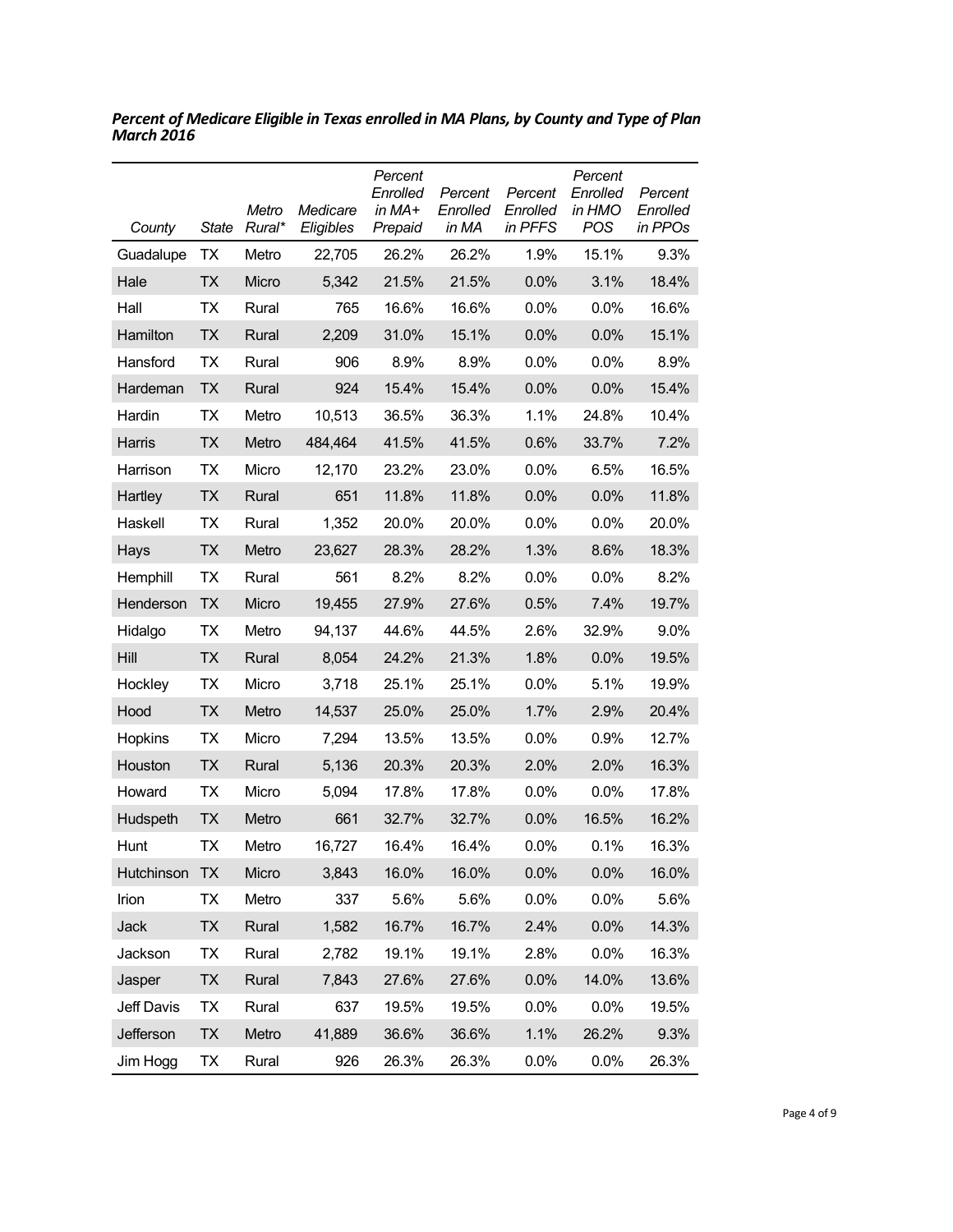| County           | <b>State</b> | Metro<br>Rural* | Medicare<br>Eligibles | Percent<br>Enrolled<br>in $MA+$<br>Prepaid | Percent<br>Enrolled<br>in MA | Percent<br>Enrolled<br>in PFFS | Percent<br>Enrolled<br>in HMO<br><b>POS</b> | Percent<br>Enrolled<br>in PPOs |
|------------------|--------------|-----------------|-----------------------|--------------------------------------------|------------------------------|--------------------------------|---------------------------------------------|--------------------------------|
| <b>Jim Wells</b> | <b>TX</b>    | Micro           | 7,402                 | 40.8%                                      | 40.8%                        | 0.4%                           | 24.8%                                       | 15.6%                          |
| Johnson          | ТX           | Metro           | 26,943                | 43.1%                                      | 42.2%                        | 0.4%                           | 31.5%                                       | 10.4%                          |
| Jones            | <b>TX</b>    | Metro           | 3,197                 | 19.5%                                      | 19.5%                        | 0.0%                           | 0.7%                                        | 18.8%                          |
| Karnes           | ТX           | Rural           | 2,617                 | 19.4%                                      | 19.4%                        | 0.8%                           | 0.0%                                        | 18.6%                          |
| Kaufman          | <b>TX</b>    | Metro           | 17,608                | 27.7%                                      | 27.7%                        | 0.0%                           | 16.5%                                       | 11.2%                          |
| Kendall          | TX           | Metro           | 9,208                 | 23.3%                                      | 23.3%                        | 0.7%                           | 11.0%                                       | 11.6%                          |
| Kenedy           | <b>TX</b>    | Micro           | 55                    | 0.0%                                       | 0.0%                         | 0.0%                           | 0.0%                                        | 0.0%                           |
| Kent             | TX           | Rural           | 199                   | 12.1%                                      | 12.1%                        | 0.0%                           | 0.0%                                        | 12.1%                          |
| Kerr             | <b>TX</b>    | Micro           | 14,890                | 15.2%                                      | 15.2%                        | 1.6%                           | 0.0%                                        | 13.6%                          |
| Kimble           | TX           | Rural           | 1,231                 | 16.5%                                      | 16.5%                        | 0.0%                           | $0.0\%$                                     | 16.5%                          |
| King             | TX           | Rural           | 32                    | 0.0%                                       | 0.0%                         | 0.0%                           | 0.0%                                        | 0.0%                           |
| Kinney           | ТX           | Rural           | 870                   | 22.6%                                      | 22.6%                        | 0.0%                           | $0.0\%$                                     | 22.6%                          |
| Kleberg          | TX           | Micro           | 4,753                 | 41.7%                                      | 41.7%                        | 0.0%                           | 33.3%                                       | 8.4%                           |
| Knox             | ТX           | Rural           | 819                   | 17.5%                                      | 17.5%                        | 0.0%                           | 0.0%                                        | 17.5%                          |
| La Salle         | TX           | Rural           | 1,126                 | 31.2%                                      | 31.2%                        | 2.6%                           | 0.0%                                        | 28.6%                          |
| Lamar            | ТX           | Micro           | 11,107                | 10.7%                                      | 10.7%                        | 0.0%                           | 0.0%                                        | 10.7%                          |
| Lamb             | <b>TX</b>    | Rural           | 2,613                 | 24.1%                                      | 24.1%                        | 1.7%                           | 5.1%                                        | 17.3%                          |
| Lampasas         | TX           | Metro           | 4,657                 | 26.4%                                      | 13.4%                        | 0.0%                           | 0.0%                                        | 13.4%                          |
| Lavaca           | <b>TX</b>    | Rural           | 5,059                 | 14.2%                                      | 14.2%                        | 0.0%                           | 0.0%                                        | 14.2%                          |
| Lee              | ТX           | Rural           | 3,353                 | 24.0%                                      | 20.1%                        | 0.7%                           | $0.0\%$                                     | 19.4%                          |
| Leon             | TX           | Rural           | 4,875                 | 23.2%                                      | 18.8%                        | 0.0%                           | 0.0%                                        | 18.8%                          |
| Liberty          | ТX           | Metro           | 12.662                | 37.0%                                      | 37.0%                        | 0.1%                           | 23.7%                                       | 13.1%                          |
| Limestone        | <b>TX</b>    | Rural           | 4,848                 | 25.7%                                      | 23.0%                        | 0.0%                           | 0.0%                                        | 23.0%                          |
| Lipscomb         | TX           | Rural           | 587                   | 9.0%                                       | 9.0%                         | 0.0%                           | 0.0%                                        | 9.0%                           |
| Live Oak         | <b>TX</b>    | Rural           | 1,931                 | 26.9%                                      | 26.9%                        | 1.8%                           | 0.0%                                        | 25.1%                          |
| Llano            | TX           | Rural           | 6,604                 | 23.5%                                      | 14.9%                        | 0.7%                           | 0.0%                                        | 14.2%                          |
| Loving           | <b>TX</b>    | Rural           | 13                    | 0.0%                                       | 0.0%                         | 0.0%                           | 0.0%                                        | 0.0%                           |
| Lubbock          | TX           | Metro           | 41,839                | 33.2%                                      | 32.7%                        | 2.7%                           | 11.7%                                       | 18.3%                          |
| Lynn             | <b>TX</b>    | Metro           | 1,102                 | 24.1%                                      | 24.1%                        | 0.0%                           | 5.3%                                        | 18.9%                          |
| Madison          | <b>TX</b>    | Rural           | 2,306                 | 24.3%                                      | 20.1%                        | 0.0%                           | 0.0%                                        | 20.1%                          |
| Marion           | <b>TX</b>    | Rural           | 2,817                 | 25.1%                                      | 25.1%                        | 1.3%                           | 8.0%                                        | 15.8%                          |

*Percent of Medicare Eligible in Texas enrolled in MA Plans, by County and Type of Plan March 2016*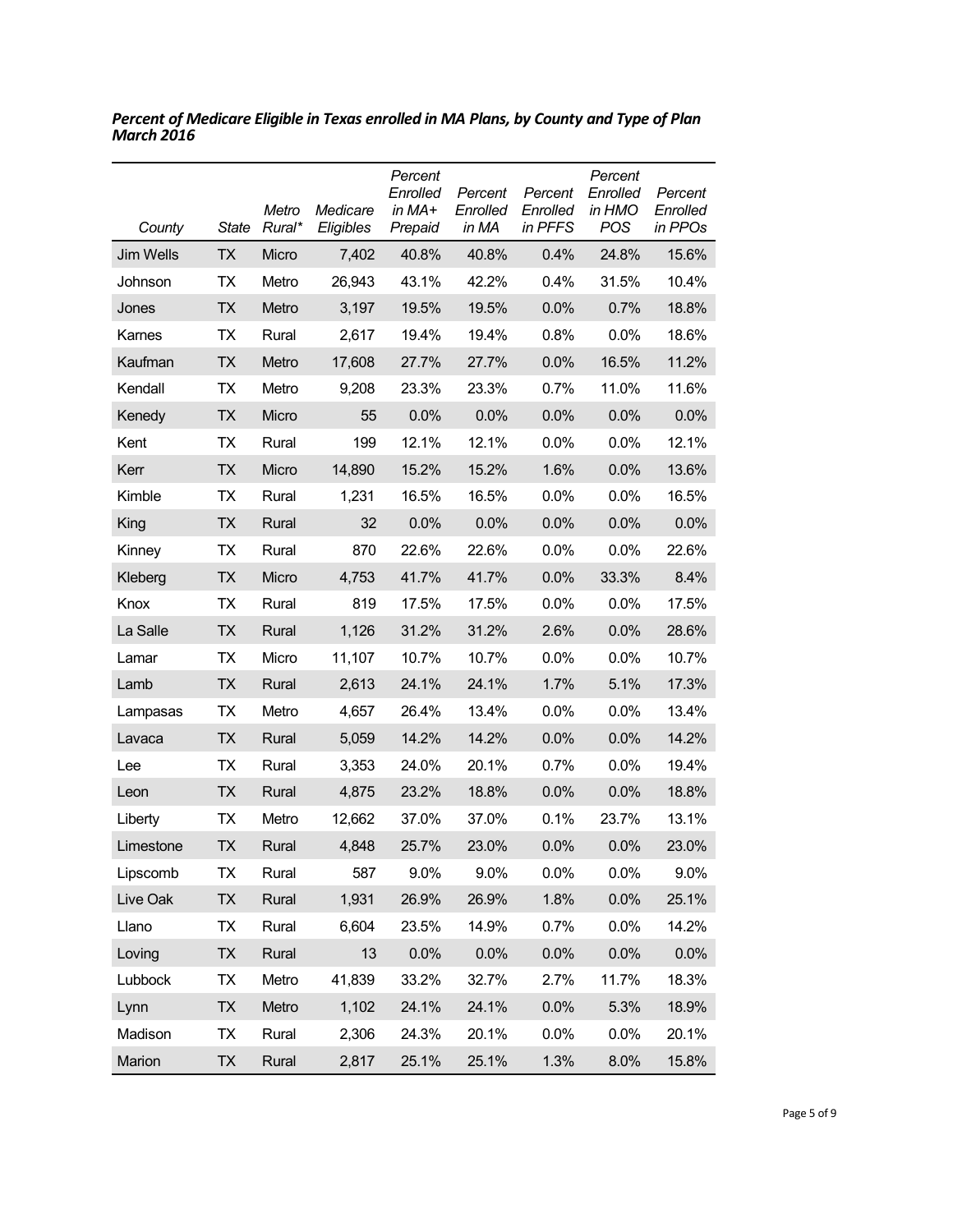| County          | State     | Metro<br>Rural* | Medicare<br>Eligibles | Percent<br>Enrolled<br>in MA+<br>Prepaid | Percent<br>Enrolled<br>in MA | Percent<br>Enrolled<br>in PFFS | Percent<br>Enrolled<br>in HMO<br><b>POS</b> | Percent<br>Enrolled<br>in PPOs |
|-----------------|-----------|-----------------|-----------------------|------------------------------------------|------------------------------|--------------------------------|---------------------------------------------|--------------------------------|
| Martin          | ТX        | Metro           | 767                   | 13.4%                                    | 13.4%                        | 0.0%                           | $0.0\%$                                     | 13.4%                          |
| Mason           | ТX        | Rural           | 1,164                 | 17.9%                                    | 16.1%                        | 0.0%                           | 0.0%                                        | 16.1%                          |
| Matagorda       | ТX        | Micro           | 6,639                 | 23.5%                                    | 23.5%                        | 2.5%                           | 0.0%                                        | 21.0%                          |
| <b>Maverick</b> | ТX        | Micro           | 9,250                 | 29.3%                                    | 29.3%                        | 2.1%                           | 0.0%                                        | 27.3%                          |
| McCulloch       | ТX        | Rural           | 2,004                 | 13.2%                                    | 12.2%                        | 0.0%                           | $0.0\%$                                     | 12.2%                          |
| McLennan        | ТX        | Metro           | 40,190                | 30.0%                                    | 19.3%                        | 3.6%                           | 0.0%                                        | 15.7%                          |
| McMullen        | ТX        | Rural           | 170                   | 9.4%                                     | 9.4%                         | 0.0%                           | $0.0\%$                                     | 9.4%                           |
| Medina          | <b>TX</b> | Metro           | 8,448                 | 34.3%                                    | 34.3%                        | 0.3%                           | 17.6%                                       | 16.3%                          |
| Menard          | ТX        | Rural           | 624                   | 15.2%                                    | 15.2%                        | 0.0%                           | $0.0\%$                                     | 15.2%                          |
| Midland         | <b>TX</b> | Metro           | 17,857                | 17.7%                                    | 17.7%                        | 1.8%                           | 0.1%                                        | 15.9%                          |
| Milam           | ТX        | Rural           | 5,580                 | 36.4%                                    | 11.4%                        | 0.0%                           | 0.0%                                        | 11.4%                          |
| <b>Mills</b>    | ТX        | Rural           | 1,351                 | 28.7%                                    | 12.3%                        | 0.0%                           | 0.0%                                        | 12.3%                          |
| Mitchell        | ТX        | Rural           | 1,391                 | 19.3%                                    | 19.3%                        | 0.0%                           | $0.0\%$                                     | 19.3%                          |
| Montague        | <b>TX</b> | Rural           | 4,829                 | 12.4%                                    | 12.4%                        | 0.0%                           | 0.0%                                        | 12.4%                          |
| Montgomery      | <b>TX</b> | Metro           | 74,227                | 36.8%                                    | 36.7%                        | 1.2%                           | 25.0%                                       | 10.5%                          |
| Moore           | TX        | Micro           | 2,404                 | 13.6%                                    | 13.6%                        | 0.0%                           | 0.7%                                        | 12.9%                          |
| Morris          | <b>TX</b> | Rural           | 3,467                 | 29.8%                                    | 29.8%                        | 0.0%                           | 13.1%                                       | 16.7%                          |
| Motley          | <b>TX</b> | Rural           | 349                   | 16.9%                                    | 16.9%                        | 0.0%                           | 0.0%                                        | 16.9%                          |
| Nacogdoches     | ТX        | Micro           | 10,628                | 20.2%                                    | 20.2%                        | 0.0%                           | 5.2%                                        | 15.0%                          |
| Navarro         | ТX        | Micro           | 9,635                 | 19.6%                                    | 19.6%                        | 0.0%                           | 1.9%                                        | 17.6%                          |
| Newton          | <b>TX</b> | Metro           | 2,600                 | 27.8%                                    | 27.8%                        | 2.1%                           | 12.7%                                       | 13.0%                          |
| Nolan           | ТX        | Micro           | 3,065                 | 19.6%                                    | 19.6%                        | 0.0%                           | 0.0%                                        | 19.6%                          |
| <b>Nueces</b>   | ТX        | Metro           | 55,094                | 48.9%                                    | 48.9%                        | 0.2%                           | 41.5%                                       | 7.2%                           |
| Ochiltree       | <b>TX</b> | Rural           | 1,233                 | 9.4%                                     | 9.4%                         | 0.0%                           | 0.0%                                        | 9.4%                           |
| Oldham          | TX        | Metro           | 406                   | 17.7%                                    | 17.7%                        | 0.0%                           | 0.0%                                        | 17.7%                          |
| Orange          | <b>TX</b> | Metro           | 16,500                | 34.8%                                    | 34.8%                        | 1.6%                           | 21.9%                                       | 11.3%                          |
| Palo Pinto      | TX        | Micro           | 5,764                 | 14.6%                                    | 14.6%                        | 0.0%                           | 0.0%                                        | 14.6%                          |
| Panola          | <b>TX</b> | Rural           | 4,712                 | 20.0%                                    | 20.0%                        | 0.0%                           | 5.3%                                        | 14.7%                          |
| Parker          | TX        | Metro           | 21,661                | 23.2%                                    | 23.2%                        | 0.0%                           | 3.9%                                        | 19.3%                          |
| Parmer          | <b>TX</b> | Rural           | 1,414                 | 6.3%                                     | 6.3%                         | 0.0%                           | 0.0%                                        | 6.3%                           |
| Pecos           | TX        | Rural           | 2,208                 | 20.3%                                    | 20.3%                        | 1.1%                           | 0.0%                                        | 19.2%                          |

*Percent of Medicare Eligible in Texas enrolled in MA Plans, by County and Type of Plan March 2016*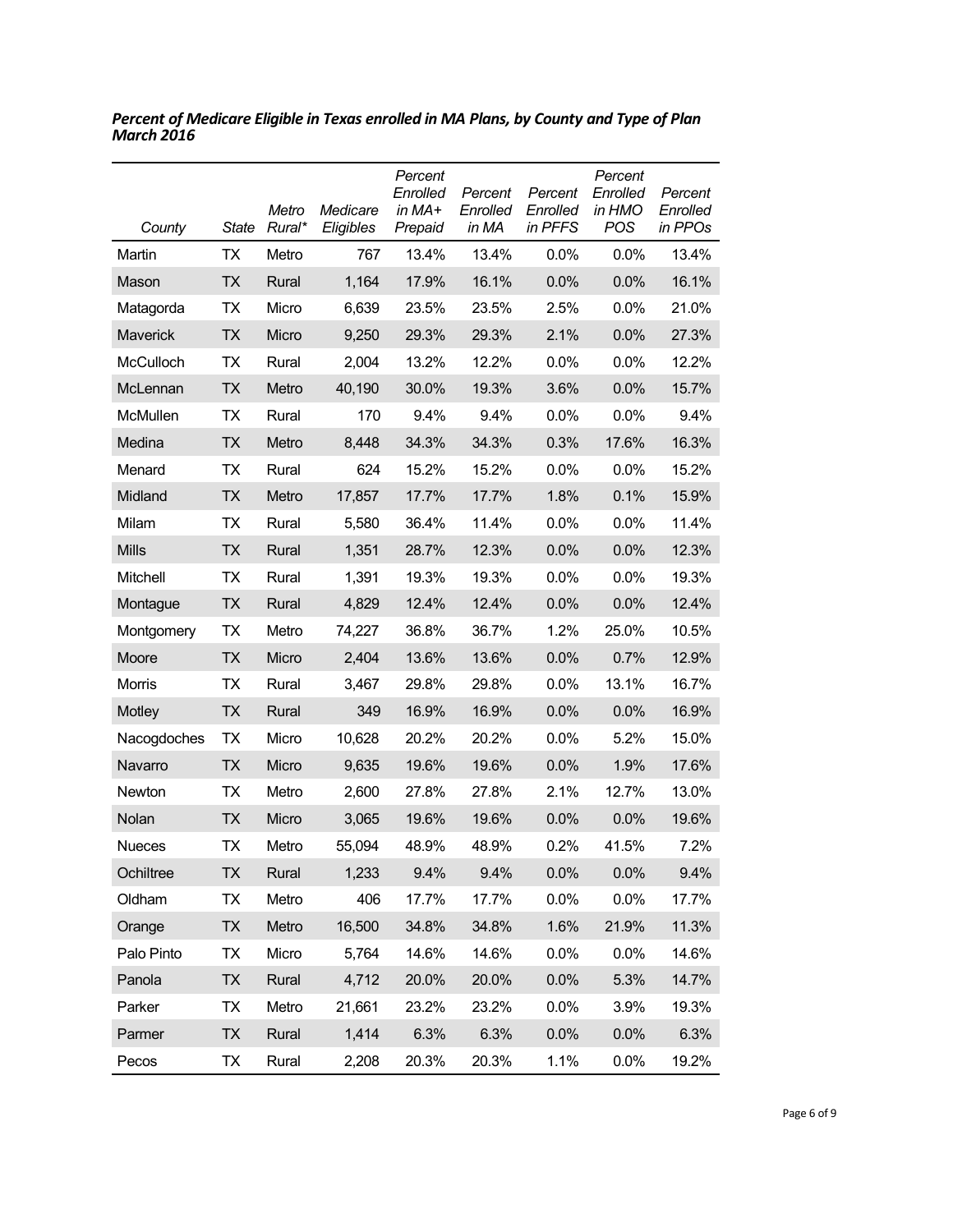| County           | <b>State</b> | Metro<br>Rural* | Medicare<br>Eligibles | Percent<br>Enrolled<br>in $MA+$<br>Prepaid | Percent<br>Enrolled<br>in MA | Percent<br>Enrolled<br>in PFFS | Percent<br>Enrolled<br>in HMO<br><b>POS</b> | Percent<br>Enrolled<br>in PPOs |
|------------------|--------------|-----------------|-----------------------|--------------------------------------------|------------------------------|--------------------------------|---------------------------------------------|--------------------------------|
| Polk             | <b>TX</b>    | Rural           | 19,152                | 22.5%                                      | 22.5%                        | 1.6%                           | 10.8%                                       | 10.0%                          |
| Potter           | ТX           | Metro           | 17,639                | 20.5%                                      | 19.8%                        | 2.9%                           | 1.4%                                        | 15.4%                          |
| Presidio         | <b>TX</b>    | Rural           | 1,790                 | 16.7%                                      | 16.7%                        | 3.4%                           | 0.0%                                        | 13.4%                          |
| Rains            | ТX           | Rural           | 2,807                 | 18.9%                                      | 18.9%                        | 1.7%                           | 0.0%                                        | 17.2%                          |
| Randall          | <b>TX</b>    | Metro           | 20,202                | 20.4%                                      | 19.6%                        | 2.9%                           | 0.9%                                        | 15.9%                          |
| Reagan           | ТX           | Rural           | 428                   | 15.2%                                      | 15.2%                        | 0.0%                           | 0.0%                                        | 15.2%                          |
| Real             | <b>TX</b>    | Rural           | 1,119                 | 16.8%                                      | 16.8%                        | 0.0%                           | 0.0%                                        | 16.8%                          |
| <b>Red River</b> | <b>TX</b>    | Rural           | 3,391                 | 14.2%                                      | 14.2%                        | 0.0%                           | 2.9%                                        | 11.3%                          |
| Reeves           | <b>TX</b>    | Micro           | 2,097                 | 12.3%                                      | 12.3%                        | 0.0%                           | 0.0%                                        | 12.3%                          |
| Refugio          | ТX           | Rural           | 1,698                 | 21.3%                                      | 21.3%                        | 2.2%                           | 0.0%                                        | 19.0%                          |
| Roberts          | <b>TX</b>    | Rural           | 172                   | 8.1%                                       | 8.1%                         | 0.0%                           | 0.0%                                        | 8.1%                           |
| Robertson        | ТX           | Metro           | 3,536                 | 21.8%                                      | 13.5%                        | 0.0%                           | 0.0%                                        | 13.5%                          |
| Rockwall         | <b>TX</b>    | Metro           | 12,277                | 24.9%                                      | 24.9%                        | 0.5%                           | 15.3%                                       | 9.2%                           |
| Runnels          | TX           | Rural           | 2,486                 | 10.4%                                      | 9.4%                         | 0.0%                           | 0.0%                                        | 9.4%                           |
| <b>Rusk</b>      | <b>TX</b>    | Metro           | 9,297                 | 24.1%                                      | 24.1%                        | 0.0%                           | 6.8%                                        | 17.2%                          |
| Sabine           | TX           | Rural           | 3,431                 | 16.8%                                      | 16.8%                        | $0.0\%$                        | 0.4%                                        | 16.4%                          |
| San Augustine    | <b>TX</b>    | Rural           | 2,402                 | 19.8%                                      | 19.8%                        | 0.0%                           | 0.0%                                        | 19.8%                          |
| San Jacinto      | ТX           | Rural           | 5,810                 | 35.3%                                      | 35.3%                        | 2.3%                           | 17.4%                                       | 15.6%                          |
| San Patricio     | <b>TX</b>    | Metro           | 12,304                | 47.7%                                      | 47.7%                        | 0.0%                           | 39.0%                                       | 8.8%                           |
| San Saba         | ТX           | Rural           | 1,404                 | 22.3%                                      | 12.9%                        | 0.0%                           | 0.0%                                        | 12.9%                          |
| Schleicher       | <b>TX</b>    | Rural           | 553                   | 13.6%                                      | 13.6%                        | 0.0%                           | 0.0%                                        | 13.6%                          |
| Scurry           | ТX           | Micro           | 2,805                 | 18.5%                                      | 18.5%                        | $0.0\%$                        | 0.0%                                        | 18.5%                          |
| Shackelford      | <b>TX</b>    | Rural           | 688                   | 16.1%                                      | 16.1%                        | 0.0%                           | 0.0%                                        | 16.1%                          |
| Shelby           | <b>TX</b>    | Rural           | 4,966                 | 20.6%                                      | 20.6%                        | 4.2%                           | 1.7%                                        | 14.7%                          |
| Sherman          | <b>TX</b>    | Rural           | 366                   | 11.2%                                      | 11.2%                        | 0.0%                           | 0.0%                                        | 11.2%                          |
| Smith            | <b>TX</b>    | Metro           | 41,059                | 24.4%                                      | 23.9%                        | 0.9%                           | 10.9%                                       | 12.1%                          |
| Somervell        | <b>TX</b>    | Metro           | 1,651                 | 26.0%                                      | 24.1%                        | 0.0%                           | 0.0%                                        | 24.1%                          |
| <b>Starr</b>     | TX           | Micro           | 8,986                 | 23.6%                                      | 23.6%                        | 0.0%                           | 5.5%                                        | 18.1%                          |
| <b>Stephens</b>  | <b>TX</b>    | Rural           | 1,977                 | 18.2%                                      | 18.2%                        | 0.0%                           | 0.0%                                        | 18.2%                          |
| Sterling         | <b>TX</b>    | Rural           | 238                   | 10.1%                                      | 10.1%                        | 0.0%                           | 0.0%                                        | 10.1%                          |
| Stonewall        | <b>TX</b>    | Rural           | 352                   | 7.1%                                       | 7.1%                         | 0.0%                           | 0.0%                                        | 7.1%                           |

*Percent of Medicare Eligible in Texas enrolled in MA Plans, by County and Type of Plan March 2016*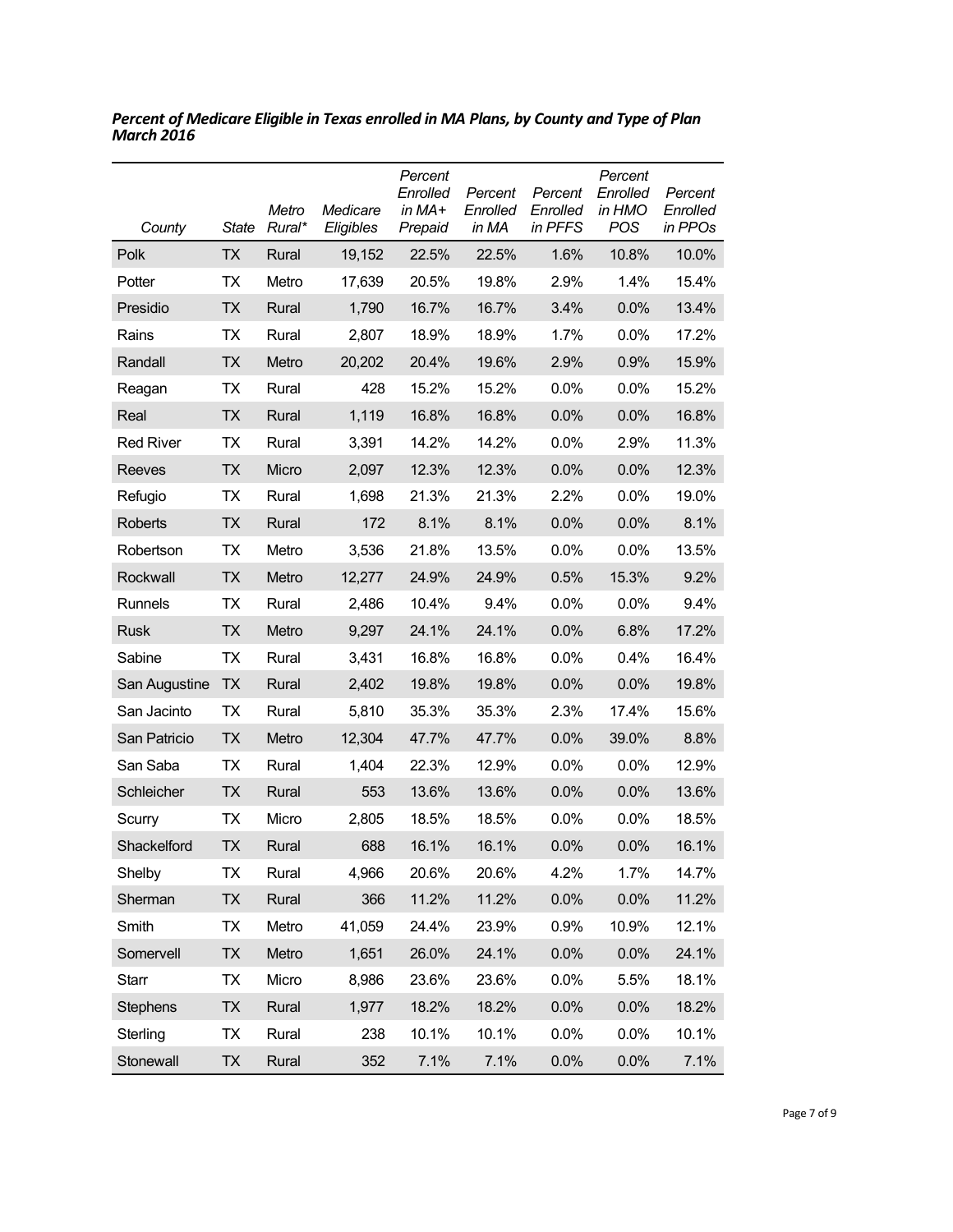| County           | <b>State</b> | Metro<br>Rural* | Medicare<br>Eligibles | Percent<br>Enrolled<br>in $MA+$<br>Prepaid | Percent<br>Enrolled<br>in MA | Percent<br>Enrolled<br>in PFFS | Percent<br>Enrolled<br>in HMO<br><b>POS</b> | Percent<br>Enrolled<br>in PPOs |
|------------------|--------------|-----------------|-----------------------|--------------------------------------------|------------------------------|--------------------------------|---------------------------------------------|--------------------------------|
| Sutton           | ТX           | Rural           | 695                   | 4.9%                                       | 4.9%                         | $0.0\%$                        | $0.0\%$                                     | 4.9%                           |
| Swisher          | <b>TX</b>    | Rural           | 1,537                 | 13.2%                                      | 13.2%                        | 1.6%                           | $0.0\%$                                     | 11.6%                          |
| Tarrant          | TX           | Metro           | 240,356               | 42.1%                                      | 42.1%                        | 0.1%                           | 32.2%                                       | 9.7%                           |
| Taylor           | ТX           | Metro           | 22,758                | 20.8%                                      | 20.8%                        | 0.6%                           | 1.0%                                        | 19.2%                          |
| Terrell          | <b>TX</b>    | Rural           | 241                   | 10.0%                                      | 10.0%                        | 0.0%                           | 0.0%                                        | 10.0%                          |
| Terry            | ТX           | Rural           | 2,083                 | 29.2%                                      | 29.2%                        | 1.0%                           | 8.0%                                        | 20.3%                          |
| Throckmorton     | ТX           | Rural           | 375                   | 10.4%                                      | 10.4%                        | 0.0%                           | 0.0%                                        | 10.4%                          |
| <b>Titus</b>     | <b>TX</b>    | Micro           | 4,873                 | 22.6%                                      | 22.6%                        | 0.0%                           | 7.6%                                        | 14.9%                          |
| <b>Tom Green</b> | ТX           | Metro           | 20,179                | 21.9%                                      | 19.7%                        | 0.4%                           | 0.1%                                        | 19.3%                          |
| Travis           | <b>TX</b>    | Metro           | 119,021               | 26.9%                                      | 26.3%                        | 0.8%                           | 10.0%                                       | 15.4%                          |
| <b>Trinity</b>   | ТX           | Micro           | 4,204                 | 24.0%                                      | 24.0%                        | 3.6%                           | 1.5%                                        | 18.8%                          |
| <b>Tyler</b>     | ТX           | Rural           | 4,807                 | 23.0%                                      | 23.0%                        | 1.0%                           | 11.4%                                       | 10.7%                          |
| Upshur           | ТX           | Metro           | 8,352                 | 26.8%                                      | 26.8%                        | 0.0%                           | 9.2%                                        | 17.6%                          |
| Upton            | ТX           | Rural           | 556                   | 20.9%                                      | 20.9%                        | 0.0%                           | 0.0%                                        | 20.9%                          |
| Uvalde           | ТX           | Micro           | 5,105                 | 27.1%                                      | 27.1%                        | 0.4%                           | 0.0%                                        | 26.7%                          |
| Val Verde        | ТX           | Micro           | 8,201                 | 25.3%                                      | 25.3%                        | 0.0%                           | 0.0%                                        | 25.3%                          |
| Van Zandt        | <b>TX</b>    | Rural           | 11,915                | 25.3%                                      | 25.0%                        | 1.5%                           | 7.2%                                        | 16.3%                          |
| Victoria         | <b>TX</b>    | Metro           | 16,253                | 23.8%                                      | 23.8%                        | 2.2%                           | 0.0%                                        | 21.6%                          |
| Walker           | ТX           | Micro           | 9,112                 | 32.0%                                      | 32.0%                        | 0.9%                           | 5.7%                                        | 25.4%                          |
| Waller           | ТX           | Metro           | 5,882                 | 31.4%                                      | 31.2%                        | 0.0%                           | 17.0%                                       | 14.2%                          |
| Ward             | ТX           | Rural           | 1,870                 | 20.6%                                      | 20.6%                        | 1.0%                           | 0.0%                                        | 19.6%                          |
| Washington       | ТX           | Micro           | 7,680                 | 18.1%                                      | 16.0%                        | 1.5%                           | 0.0%                                        | 14.5%                          |
| Webb             | ТX           | Metro           | 29,653                | 21.9%                                      | 21.9%                        | 1.7%                           | 9.6%                                        | 10.6%                          |
| Wharton          | <b>TX</b>    | Micro           | 7,739                 | 18.1%                                      | 18.1%                        | 1.1%                           | 0.0%                                        | 17.0%                          |
| Wheeler          | TX           | Rural           | 1,081                 | 11.6%                                      | 11.6%                        | 0.0%                           | 0.0%                                        | 11.6%                          |
| Wichita          | <b>TX</b>    | Metro           | 22,830                | 14.4%                                      | 14.4%                        | 0.0%                           | 0.0%                                        | 14.4%                          |
| Wilbarger        | TX           | Micro           | 2,604                 | 21.0%                                      | 21.0%                        | 0.0%                           | 0.0%                                        | 21.0%                          |
| Willacy          | <b>TX</b>    | Micro           | 3,365                 | 37.7%                                      | 37.7%                        | 1.6%                           | 26.5%                                       | 9.5%                           |
| Williamson       | TX           | Metro           | 60,515                | 30.5%                                      | 23.7%                        | 1.2%                           | 7.1%                                        | 15.4%                          |
| Wilson           | <b>TX</b>    | Metro           | 7,610                 | 34.0%                                      | 34.0%                        | 0.3%                           | 22.4%                                       | 11.3%                          |
| Winkler          | TX           | Rural           | 1,087                 | 16.7%                                      | 16.7%                        | 2.2%                           | 0.0%                                        | 14.4%                          |

*Percent of Medicare Eligible in Texas enrolled in MA Plans, by County and Type of Plan March 2016*